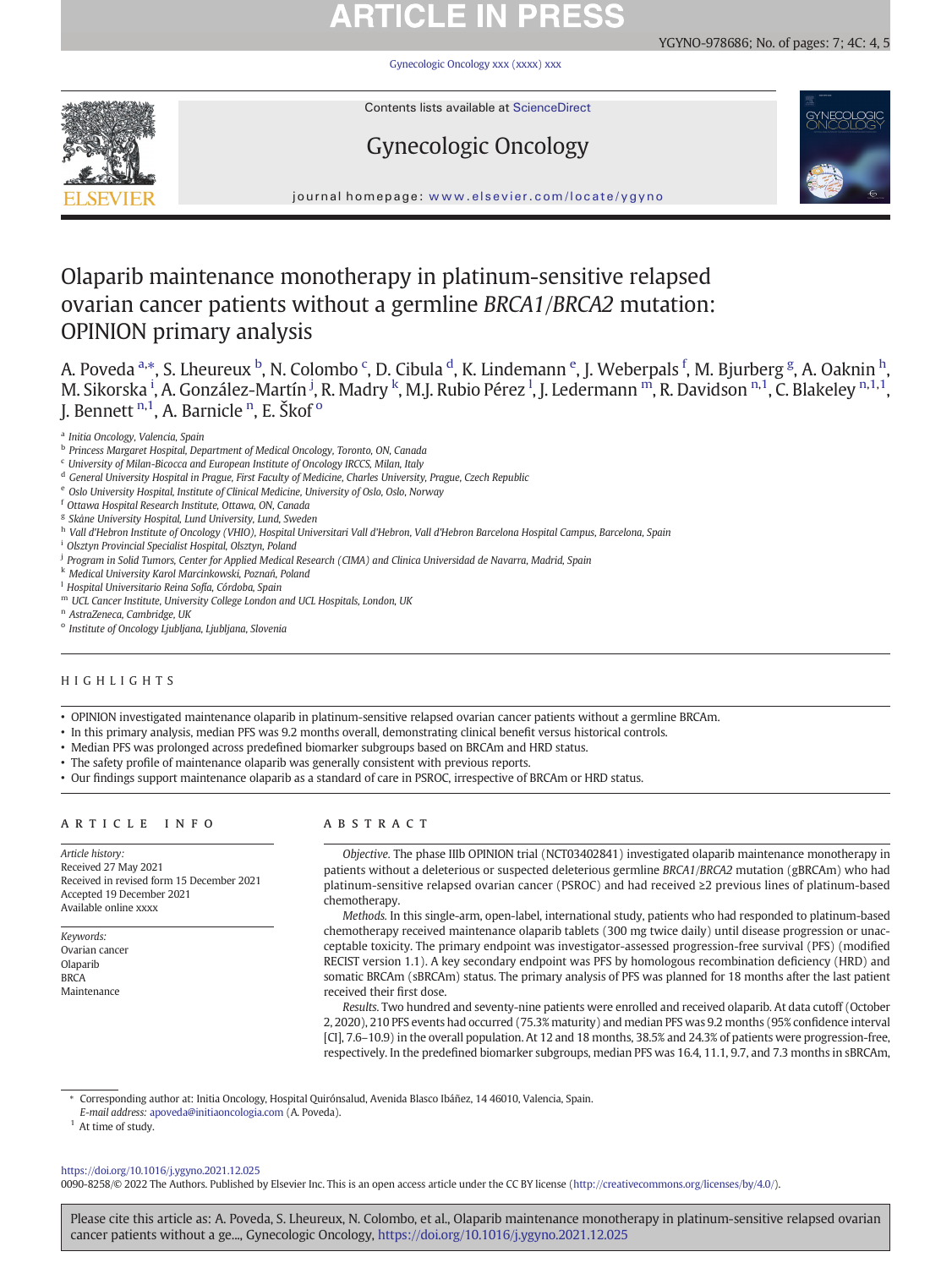HRD-positive including sBRCAm, HRD-positive excluding sBRCAm, and HRD-negative patients, respectively. The most common treatment-emergent adverse events (TEAEs) were nausea (48.4%) and fatigue/asthenia (44.1%). TEAEs led to dose interruption, dose reduction, and treatment discontinuation in 47.0%, 22.6%, and 7.5% of patients, respectively.

Conclusion. Maintenance olaparib demonstrated clinical benefit in patients without a gBRCAm, and across all subgroups, compared with historical placebo controls. There were no new safety signals.

© 2022 The Authors. Published by Elsevier Inc. This is an open access article under the CC BY license ([http://](http://creativecommons.org/licenses/by/4.0/) [creativecommons.org/licenses/by/4.0/\)](http://creativecommons.org/licenses/by/4.0/).

### 1. Introduction

The treatment goals of relapsed ovarian cancer include delaying symptomatic disease progression, postponing the need for subsequent chemotherapy with its associated toxicities, and prolonging survival [[1\]](#page-5-0). Treatment also aims to control disease symptoms and maintain patient quality of life. Therapeutic advances, including poly(ADPribose) polymerase (PARP) inhibitors, alone or in combination with vascular endothelial growth factor (VEGF) inhibitors, have greatly improved patient outcomes in these areas.

Olaparib is a PARP inhibitor, which traps PARP at sites of DNA singlestrand breaks, preventing their repair and generating double-strand breaks. Double-strand breaks cannot be accurately repaired in tumors with homologous recombination deficiency (HRD), such as those with BRCA1 and BRCA2 (BRCA) mutation, as error-prone pathways (primarily non-homologous end joining) lead to chromosomal instability and tumor cell death [\[2,3\]](#page-6-0). HRD can be determined by germline or somatic mutation screening of genes involved in homologous recombination repair, or by measuring genomic instability via assays that can evaluate loss of heterozygosity (LOH), telomeric allelic imbalance, and largescale state transitions [\[4](#page-6-0)–6].

Olaparib is approved as maintenance treatment for patients with platinum-sensitive relapsed ovarian cancer (PSROC), regardless of BRCA mutation status, in the USA, Europe, China, and Japan [7–[10](#page-6-0)]. In newly diagnosed patients in response to platinum-based chemotherapy, maintenance olaparib is approved globally as monotherapy for those with a deleterious or suspected deleterious germline or somatic BRCA mutation, and in combination with bevacizumab for HRDpositive (deleterious or suspected deleterious BRCA mutation and/or genomic instability) patients [\[7,11](#page-6-0)]. Olaparib is generally well tolerated long term and has an established safety profile [\[12](#page-6-0),[13\]](#page-6-0). The most common adverse events (AEs) observed with olaparib include nausea, fatigue/asthenia, and vomiting [\[12,14\]](#page-6-0).

Although the greatest benefits of PARP inhibitor treatment in PSROC patients have been observed in those with germline BRCA mutations (gBRCAms), PARP inhibitors have also shown a benefit in PSROC populations without BRCA mutations. In a retrospective analysis, the BRCA wild-type subgroup ( $n = 118$ ) in the phase II Study 19 trial (NCT00753545) [\[15](#page-6-0)] showed that a 46% reduction in the risk of progression or death was observed with olaparib compared with placebo (median investigator-assessed progression-free survival [PFS] 7.4 vs. 5.5 months; hazard ratio [HR], 0.54; 95% confidence interval [CI], 0.34–0.85;  $P = 0.0075$ ). PFS benefit was also reported in patients without a gBRCAm for niraparib and rucaparib in the phase III NOVA (NCT01847274) and the phase III ARIEL3 (NCT01968213) trials, respectively (Table S1) [\[16](#page-6-0),[17\]](#page-6-0).

Although PARP inhibitors have shown a PFS benefit in PSROC patients regardless of their biomarker status, the presence of HRDpositive tumors defined by high levels of genomic instability or high percentage of genome-wide LOH predicts for greater clinical benefit beyond BRCA mutation (Table S1) [\[17](#page-6-0)–20].

Long-term follow-up from Study 19 and the phase III SOLO2 trial (NCT01874353) demonstrated that patients with PSROC can benefit from olaparib for several years. In SOLO2, in patients with a BRCA mutation, a 12.9-month difference in median overall survival was observed in the olaparib arm relative to the placebo arm (51.7 vs. 38.8 months; HR, 0.74; 95% CI, 0.54–1.00;  $P = 0.054$ ), and 22% of patients had received olaparib for  $\geq$ 5 years [[13\]](#page-6-0). Moreover, in Study 19, 12% ( $n = 7/$ 57) of BRCA wild-type patients were still receiving olaparib for ≥5 years [[12\]](#page-6-0). In the NOVA study, improvement in PFS did not translate into an overall survival benefit at the final analysis: median overall survival time for niraparib versus placebo, respectively, was 43.6 versus 41.6 months (HR, 0.93; 95% CI, 0.63–1.36) in the gBRCAm cohort, and 31.1 versus 36.5 months (HR, 1.10; 95% CI, 0.83–1.46) in the nongBRCAm cohort [[21\]](#page-6-0).

The phase IIIb OPINION study (NCT03402841) investigated olaparib (tablet formulation) maintenance monotherapy in PSROC patients without a gBRCAm who had received ≥2 previous lines of platinumbased chemotherapy. It is the first study to prospectively evaluate olaparib maintenance monotherapy in a patient population without a gBRCAm, in the relapsed setting.

### 2. Methods

### 2.1. Study design and patients

OPINION is a phase IIIb, single-arm, open-label, multicenter, international study. Eligible patients were ≥18 years old with histologically diagnosed relapsed high-grade serous or high-grade endometrioid ovarian, primary peritoneal, and/or fallopian tube cancer. Upon study entry, confirmation of an absent deleterious or suspected deleterious gBRCAm was required. Inclusion criteria included receipt of ≥2 previous lines of platinum-based chemotherapy and, after the penultimate platinum-based chemotherapy regimen before enrollment, patients must have been platinumsensitive (disease progression >6 months after completion of last platinum-based chemotherapy dose). For the platinum-based chemotherapy regimen before enrollment, patients were required to have received ≥4 cycles of treatment (bevacizumab during this treatment course was not permitted), and olaparib must have been initiated within 8 weeks of their last chemotherapy dose. Patients must have been in partial response (PR), complete response (CR), or had no evidence of disease (NED) (if optimal cytoreductive surgery was conducted prior to chemotherapy), and had to have no evidence of rising cancer antigen-125 (CA-125). They were required to have one or more lesions (measurable and/or nonmeasurable) that could be assessed at baseline and was suitable for repeated assessment or NED following CR to platinum-based chemotherapy. Full eligibility criteria are provided in the clinical study protocol [\[22](#page-6-0)]. Patients with lesions >2 cm at baseline were allowed to participate.

Patients received olaparib tablets 300 mg twice daily until investigator-assessed objective radiological disease progression (Response Evaluation Criteria in Solid Tumors [RECIST] version 1.1), unacceptable toxicity, or another protocol-specified withdrawal criterion. Patients could continue to receive olaparib beyond progression if deemed by the investigator to be benefiting from treatment and they did not meet any other discontinuation criteria. The single-arm design of OPINION was based on the expectation that olaparib would benefit patients without a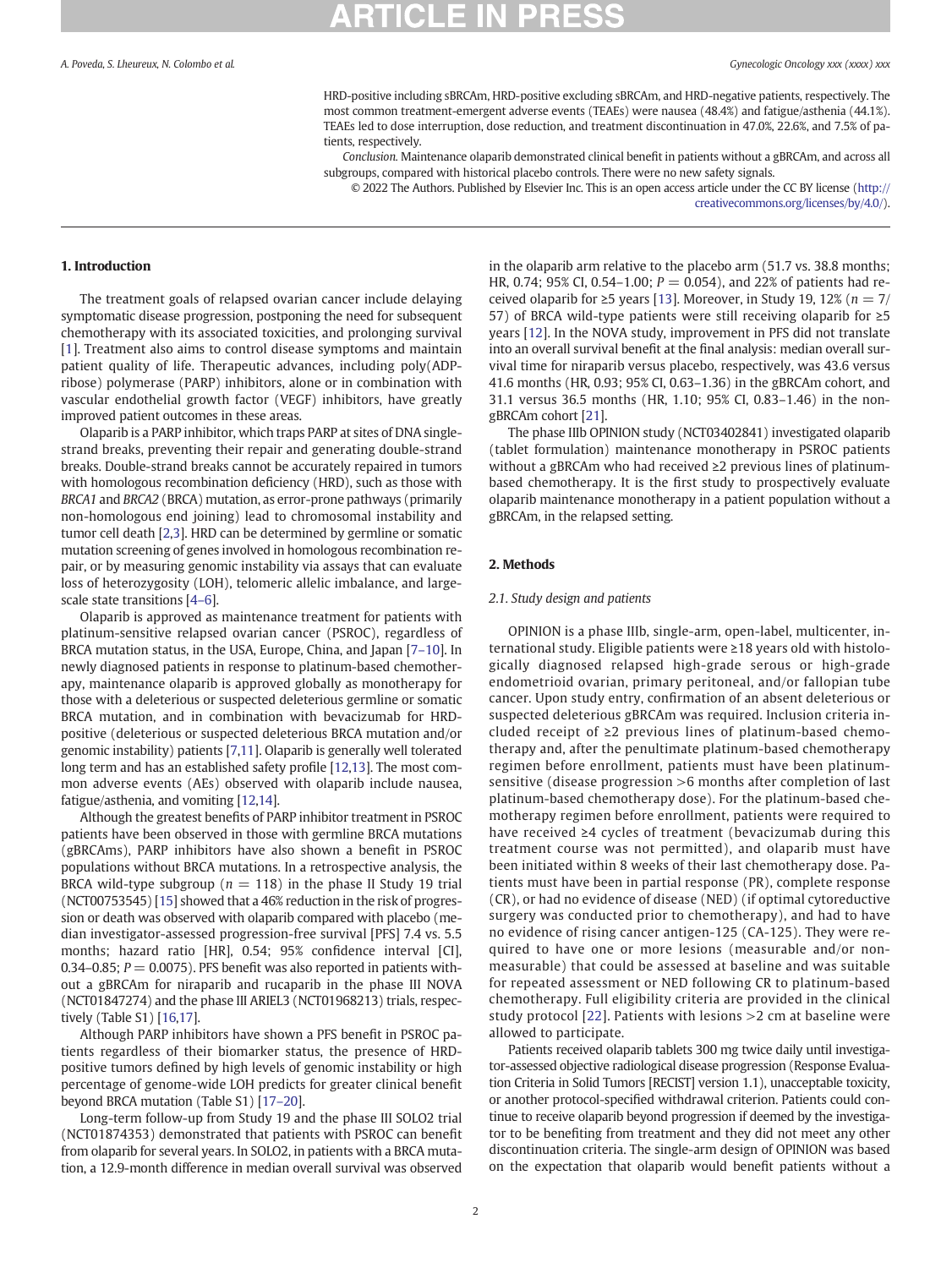gBRCAm, given previous trial results demonstrating PFS benefits of PARP inhibitors in non-BRCAm PSROC patients [\[15](#page-6-0)–17,[23](#page-6-0)].

All patients provided informed consent. The study was performed according to the Declaration of Helsinki, Good Clinical Practice guidelines, and the AstraZeneca policy on bioethics [\[24](#page-6-0)].

Patients were enrolled based on results of local (blood, saliva/scraping, or tumor) BRCA mutation testing or, for patients without a local test result, a blood sample was sent for central testing using the BRACAnalysis CDx® assay (Myriad Genetic Laboratories, Inc., Salt Lake City, UT, USA) to determine that patients did not have a gBRCAm at screening.

A blood sample was provided to Myriad to retrospectively confirm that enrolled patients did not have a gBRCAm using the BRACAnalysis CDx® assay. Following screening, retrospective central tumor testing was also performed at Myriad to assess somatic BRCA mutation (sBRCAm) status and HRD status using the myChoice® HRD Plus assay for all patients enrolled. Patients were categorized as having an HRDpositive tumor if their genomic instability score was ≥42, whereas patients with a score of <42 were classified as HRD-negative as validated previously in ovarian cancer [[16,25\]](#page-6-0). Patients were categorized as having an sBRCAm if they had positive tumor BRCA mutation (tBRCAm) status based on central tumor testing, and negative gBRCAm status based on central germline testing (Fig. S1).

### 2.2. Endpoints and assessments

The primary endpoint was investigator-assessed PFS (time from date of first olaparib dose to date of objective radiological disease progression [modified RECIST version 1.1] or death by any cause in the absence of progression).

Secondary endpoints assessed at the primary analysis included investigator-assessed PFS by predefined Myriad HRD and BRCAm status subgroups (sBRCAm; HRD-positive including sBRCAm; HRD-positive excluding sBRCAm; and HRD-negative; Fig. S1), time to first subsequent treatment or death (TFST) (time from date of first olaparib dose to date of first subsequent treatment or death by any cause if this occurred before initiation of first subsequent treatment), time to study treatment discontinuation or death (TDT) (time from date of first olaparib dose to date of discontinuation of study treatment or death by any cause if this occurred before treatment discontinuation), chemotherapy-free interval (CT-FI) (time from the date of last platinum-based chemotherapy dose prior to olaparib to date of first subsequent treatment or death by any cause if this occurred before initiation of first subsequent treatment), and the safety and tolerability of olaparib maintenance monotherapy.

Planned exploratory endpoints assessed at the primary analysis included investigator-assessed PFS by the number of prior platinumbased chemotherapy regimens (2 vs. >2), objective response to latest platinum-based chemotherapy (CR/NED vs. PR), and by age at enrollment (<65 vs. ≥65 years).

Tumor assessments were performed every 8 weeks for the first 12 months, then every 12 weeks thereafter until disease progression. Safety assessments were performed every 4 weeks for the first 12 months, then every 12 weeks thereafter until olaparib discontinuation.

Treatment-emergent AEs (TEAEs) were defined as AEs with onset between the date of first olaparib dose and 30 days after the last olaparib dose or worsening of a pre-existing AE. AEs were graded using National Cancer Institute Common Terminology Criteria for Adverse Events (CTCAE) version 5.0 and coded using the Medical Dictionary for Regulatory Activities version 23.1. AEs of special interest, including myelodysplastic syndrome, acute myeloid leukemia, new primary malignancies, and pneumonitis, were actively solicited throughout the study follow-up period for overall survival.

### 2.3. Statistical analyses

OPINION was designed to estimate PFS rather than test a formal hypothesis. A sample size of ~250 patients was proposed, providing adequate precision in the primary endpoint of PFS. Simulations were performed assuming 250 patients were enrolled over 12 months, with 50% of patients enrolled after 8 months, a median PFS of 8.5 months, and a piecewise exponential model for PFS.

The primary analysis of PFS was planned to be performed ~30 months after the first patient started treatment and ~18 months after the last patient started treatment, when ~180 PFS events had occurred (~72% maturity), providing an estimated 95% CI width of 3.27 months for median PFS. Assessments for survival will continue until 135 deaths (~54% maturity) have been recorded.

Efficacy data (including PFS, PFS by Myriad HRD and BRCAm status subgroups, TFST, TDT, and CT-FI) were reported using the full analysis set, which included all enrolled patients who were assigned to olaparib. Safety data were reported using the safety analysis set, which included all patients in the full analysis set who received one or more olaparib dose.

PFS was summarized using the Kaplan–Meier method, with survival curves presenting the percentage of patients alive and without a PFS event, and estimates of median PFS and the associated 95% CI, using the Brookmeyer–Crowley method [\[26](#page-6-0)]. PFS by HRD and BRCAm status subgroups, TFST, TDT, and CT-FI were summarized using the same methodology as for PFS.

### 3. Results

From February 2018 to April 2019, 371 patients were screened, and 279 patients were enrolled in 17 countries. At primary data cutoff (DCO) on October 2, 2020, 71 patients (25.4%) were still receiving olaparib and 85 patients (30.5%) had died.

Baseline demographic and disease characteristics are shown in [Table 1](#page-3-0). Overall, 264 patients (94.6%) were enrolled based on a blood or saliva test that did not contain a deleterious or a suspected deleterious gBRCAm (non-gBRCAm); 15 patients (5.4%) had unconfirmed gBRCAm status (14 were enrolled based on a negative tumor BRCA test result and one patient with missing test data was an important pro-tocol deviation) ([Table 1](#page-3-0)). The majority of patients ( $n = 241$ ; 86.4%) were enrolled based on a local gBRCA test, the remainder ( $n = 38$ ; 13.6%) based on a central BRACAnalysis  $CDx^{\circledast}$  assay performed by Myriad Genetics.

Based on retrospective central germline testing (BRACAnalysis CDx®) of all enrolled patients, 253 (90.7%) had a confirmed negative gBRCAm result. Six patients (2.2%) had a gBRCAm (not included in biomarker subgroup analyses), and for 20 patients (7.2%), no result was obtained.

The median follow-up duration in patients censored for PFS was 19.2 months (range, 0.0–30.4). There were 210 PFS events (75.3% maturity), with one death (0.4%) in the absence of progression.

Overall, median PFS was 9.2 months (95% CI, 7.6–10.9) [\(Fig. 1\)](#page-3-0). The percentage of patients who were progression-free at 12 and 18 months was 38.5% (95% CI, 32.7–44.3) and 24.3% (95% CI, 19.2–29.7), respectively. Consistent with results in the overall study population, a median PFS of 9.1 months (95% CI, 7.4–10.3) was observed in a sensitivity analysis including only the patients who were confirmed not to have a gBRCAm by central biomarker testing ( $n = 253$ ) (Table S1).

For the Myriad HRD and BRCAm status subgroups, median PFS (95% CI) was 16.4 (12.8 to not evaluable [NE]) months in the sBRCAm subgroup, 11.1 (9.2–14.6) months in the HRD-positive including sBRCAm subgroup, 9.7 (8.1–13.6) months in the HRD-positive excluding sBRCAm subgroup, and 7.3 (5.5–9.0) months in the HRD-negative subgroup ([Table 2](#page-4-0) and [Fig. 2\)](#page-4-0). Median PFS (95% CI) was 9.2 (7.4–11.1) and 9.0 (7.2–10.9) months in patients who had received two and >2 prior platinum-based chemotherapy regimens, respectively [\(Table 2](#page-4-0) and Fig. S2). Median PFS (95% CI) was 13.7 (9.3–16.4) months for patients in CR (or who had NED) and 7.4 (5.6–9.1) months for patients in partial response (PR) to their latest platinum-based chemotherapy ([Table 2](#page-4-0) and Fig. S3). Median PFS (95% CI) was 9.2 (7.8–12.8) and 9.0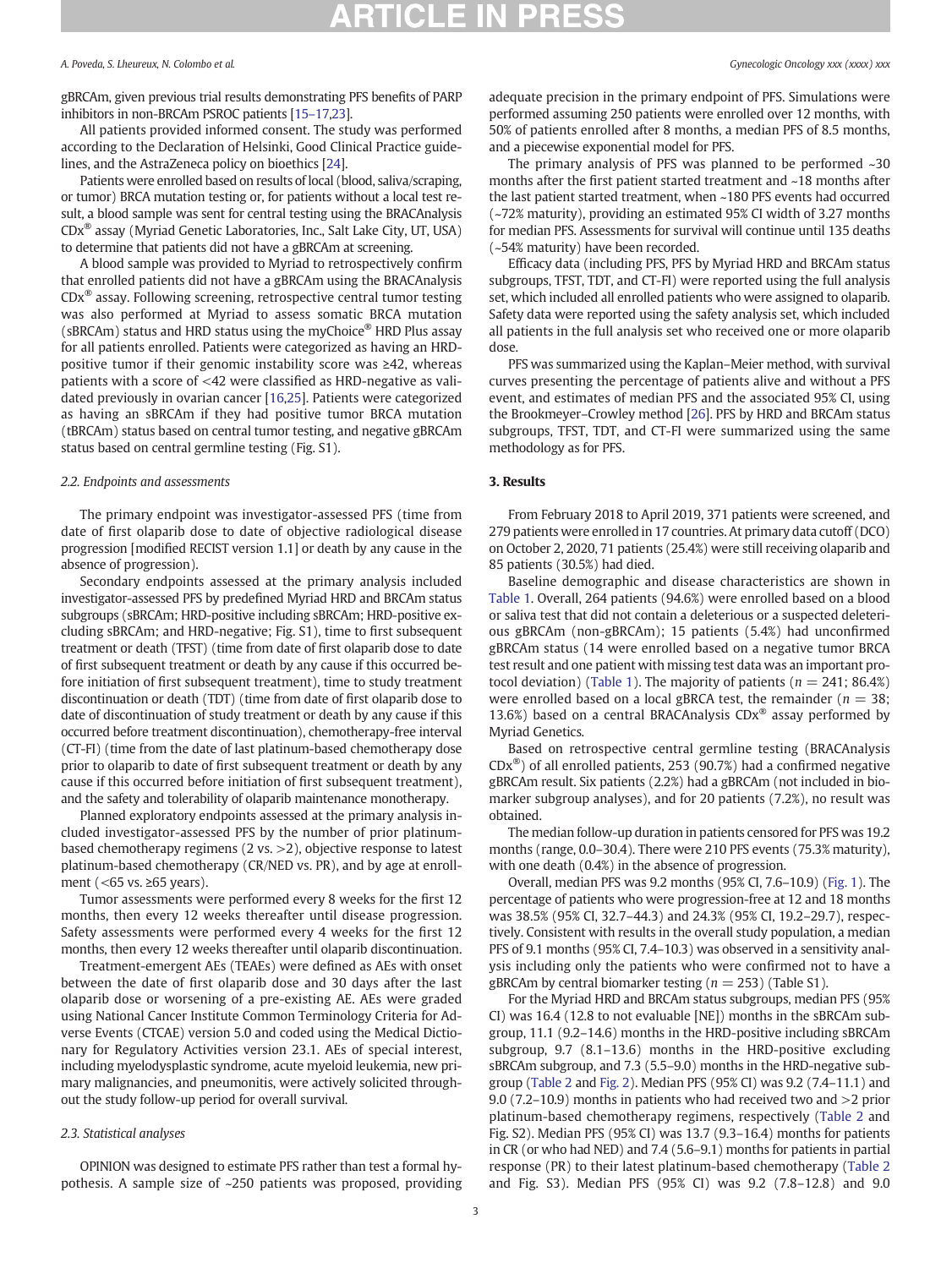#### <span id="page-3-0"></span>Table 1

Patient demographic and disease characteristics at baseline (full analysis set).

| 64.0 (9.2) [40-85]<br>Mean age (SD) [range], years<br>Age at enrollment, years, n (%)<br>< 65<br>132 (47.3)<br>147 (52.7)<br>$\geq 65$<br>Race, n (%)<br>White<br>273 (97.8)<br><b>Black or African American</b><br>1(0.4)<br>2(0.7)<br>Asian<br>Other<br>2(0.7)<br>Missing<br>1(0.4)<br>Absence of gBRCAm at screening, n (%)<br>264 (94.6)<br>Yes<br>No<br>0<br>Unknown <sup>a</sup><br>15(5.4)<br>Absence of gBRCAm by central Myriad testing, n (%)<br>Yes<br>253 (90.7)<br>No<br>6(2.2)<br>Test failed, canceled, or missingb<br>20(7.2)<br>Biomarker status, n (%)<br>tBRCAm<br>37 (13.3)<br>sBRCAm<br>27(9.7)<br>gBRCAm<br>6(2.2)<br>sBRCAm/gBRCAm status not defined <sup>c</sup><br>4(1.4)<br>Non-tBRCAm<br>232 (83.2)<br>HRD-positive (GIS ≥42)<br>94 (33.7)<br>HRD-negative (GIS <42)<br>115 (41.2)<br>HRD failed (GIS not calculated)<br>23(8.2)<br>Test failed, canceled, or missing <sup>b</sup><br>10(3.6)<br>Primary tumor location, n (%)<br>Ovary<br>219 (78.5)<br>Fallopian tube<br>41 (14.7)<br>Primary peritoneal<br>19(6.8)<br>Histology type, n (%)<br>260 (93.2)<br>Serous<br>Endometrioid<br>12(4.3)<br>Other<br>7(2.5)<br>Number of prior platinum-based chemotherapy<br>regimens, n (%)<br>$\overline{2}$<br>165 (59.1)<br>3<br>84 (30.1)<br>>3<br>30(10.8)<br>Objective response to latest platinum-based<br>chemotherapy, n (%)<br>Complete response or NED<br>92 (33.0)<br>Partial response<br>184 (65.9)<br>Stable disease <sup>d</sup><br>3(1.1)<br>Platinum sensitivity, n (%) <sup>e</sup><br>Partial (6-<12 months PFS)<br>88 (31.5)<br>Full (≥12 months PFS)<br>185 (66.3)<br>Missing<br>6<br>ECOG performance status, n (%)<br>0<br>191 (68.5)<br>1<br>88 (31.5) | Characteristic | Olaparib<br>$(N = 279)$ |
|-------------------------------------------------------------------------------------------------------------------------------------------------------------------------------------------------------------------------------------------------------------------------------------------------------------------------------------------------------------------------------------------------------------------------------------------------------------------------------------------------------------------------------------------------------------------------------------------------------------------------------------------------------------------------------------------------------------------------------------------------------------------------------------------------------------------------------------------------------------------------------------------------------------------------------------------------------------------------------------------------------------------------------------------------------------------------------------------------------------------------------------------------------------------------------------------------------------------------------------------------------------------------------------------------------------------------------------------------------------------------------------------------------------------------------------------------------------------------------------------------------------------------------------------------------------------------------------------------------------------------------------------------------------------------------------------------------|----------------|-------------------------|
|                                                                                                                                                                                                                                                                                                                                                                                                                                                                                                                                                                                                                                                                                                                                                                                                                                                                                                                                                                                                                                                                                                                                                                                                                                                                                                                                                                                                                                                                                                                                                                                                                                                                                                       |                |                         |
|                                                                                                                                                                                                                                                                                                                                                                                                                                                                                                                                                                                                                                                                                                                                                                                                                                                                                                                                                                                                                                                                                                                                                                                                                                                                                                                                                                                                                                                                                                                                                                                                                                                                                                       |                |                         |
|                                                                                                                                                                                                                                                                                                                                                                                                                                                                                                                                                                                                                                                                                                                                                                                                                                                                                                                                                                                                                                                                                                                                                                                                                                                                                                                                                                                                                                                                                                                                                                                                                                                                                                       |                |                         |
|                                                                                                                                                                                                                                                                                                                                                                                                                                                                                                                                                                                                                                                                                                                                                                                                                                                                                                                                                                                                                                                                                                                                                                                                                                                                                                                                                                                                                                                                                                                                                                                                                                                                                                       |                |                         |
|                                                                                                                                                                                                                                                                                                                                                                                                                                                                                                                                                                                                                                                                                                                                                                                                                                                                                                                                                                                                                                                                                                                                                                                                                                                                                                                                                                                                                                                                                                                                                                                                                                                                                                       |                |                         |
|                                                                                                                                                                                                                                                                                                                                                                                                                                                                                                                                                                                                                                                                                                                                                                                                                                                                                                                                                                                                                                                                                                                                                                                                                                                                                                                                                                                                                                                                                                                                                                                                                                                                                                       |                |                         |
|                                                                                                                                                                                                                                                                                                                                                                                                                                                                                                                                                                                                                                                                                                                                                                                                                                                                                                                                                                                                                                                                                                                                                                                                                                                                                                                                                                                                                                                                                                                                                                                                                                                                                                       |                |                         |
|                                                                                                                                                                                                                                                                                                                                                                                                                                                                                                                                                                                                                                                                                                                                                                                                                                                                                                                                                                                                                                                                                                                                                                                                                                                                                                                                                                                                                                                                                                                                                                                                                                                                                                       |                |                         |
|                                                                                                                                                                                                                                                                                                                                                                                                                                                                                                                                                                                                                                                                                                                                                                                                                                                                                                                                                                                                                                                                                                                                                                                                                                                                                                                                                                                                                                                                                                                                                                                                                                                                                                       |                |                         |
|                                                                                                                                                                                                                                                                                                                                                                                                                                                                                                                                                                                                                                                                                                                                                                                                                                                                                                                                                                                                                                                                                                                                                                                                                                                                                                                                                                                                                                                                                                                                                                                                                                                                                                       |                |                         |
|                                                                                                                                                                                                                                                                                                                                                                                                                                                                                                                                                                                                                                                                                                                                                                                                                                                                                                                                                                                                                                                                                                                                                                                                                                                                                                                                                                                                                                                                                                                                                                                                                                                                                                       |                |                         |
|                                                                                                                                                                                                                                                                                                                                                                                                                                                                                                                                                                                                                                                                                                                                                                                                                                                                                                                                                                                                                                                                                                                                                                                                                                                                                                                                                                                                                                                                                                                                                                                                                                                                                                       |                |                         |
|                                                                                                                                                                                                                                                                                                                                                                                                                                                                                                                                                                                                                                                                                                                                                                                                                                                                                                                                                                                                                                                                                                                                                                                                                                                                                                                                                                                                                                                                                                                                                                                                                                                                                                       |                |                         |
|                                                                                                                                                                                                                                                                                                                                                                                                                                                                                                                                                                                                                                                                                                                                                                                                                                                                                                                                                                                                                                                                                                                                                                                                                                                                                                                                                                                                                                                                                                                                                                                                                                                                                                       |                |                         |
|                                                                                                                                                                                                                                                                                                                                                                                                                                                                                                                                                                                                                                                                                                                                                                                                                                                                                                                                                                                                                                                                                                                                                                                                                                                                                                                                                                                                                                                                                                                                                                                                                                                                                                       |                |                         |
|                                                                                                                                                                                                                                                                                                                                                                                                                                                                                                                                                                                                                                                                                                                                                                                                                                                                                                                                                                                                                                                                                                                                                                                                                                                                                                                                                                                                                                                                                                                                                                                                                                                                                                       |                |                         |
|                                                                                                                                                                                                                                                                                                                                                                                                                                                                                                                                                                                                                                                                                                                                                                                                                                                                                                                                                                                                                                                                                                                                                                                                                                                                                                                                                                                                                                                                                                                                                                                                                                                                                                       |                |                         |
|                                                                                                                                                                                                                                                                                                                                                                                                                                                                                                                                                                                                                                                                                                                                                                                                                                                                                                                                                                                                                                                                                                                                                                                                                                                                                                                                                                                                                                                                                                                                                                                                                                                                                                       |                |                         |
|                                                                                                                                                                                                                                                                                                                                                                                                                                                                                                                                                                                                                                                                                                                                                                                                                                                                                                                                                                                                                                                                                                                                                                                                                                                                                                                                                                                                                                                                                                                                                                                                                                                                                                       |                |                         |
|                                                                                                                                                                                                                                                                                                                                                                                                                                                                                                                                                                                                                                                                                                                                                                                                                                                                                                                                                                                                                                                                                                                                                                                                                                                                                                                                                                                                                                                                                                                                                                                                                                                                                                       |                |                         |
|                                                                                                                                                                                                                                                                                                                                                                                                                                                                                                                                                                                                                                                                                                                                                                                                                                                                                                                                                                                                                                                                                                                                                                                                                                                                                                                                                                                                                                                                                                                                                                                                                                                                                                       |                |                         |
|                                                                                                                                                                                                                                                                                                                                                                                                                                                                                                                                                                                                                                                                                                                                                                                                                                                                                                                                                                                                                                                                                                                                                                                                                                                                                                                                                                                                                                                                                                                                                                                                                                                                                                       |                |                         |
|                                                                                                                                                                                                                                                                                                                                                                                                                                                                                                                                                                                                                                                                                                                                                                                                                                                                                                                                                                                                                                                                                                                                                                                                                                                                                                                                                                                                                                                                                                                                                                                                                                                                                                       |                |                         |
|                                                                                                                                                                                                                                                                                                                                                                                                                                                                                                                                                                                                                                                                                                                                                                                                                                                                                                                                                                                                                                                                                                                                                                                                                                                                                                                                                                                                                                                                                                                                                                                                                                                                                                       |                |                         |
|                                                                                                                                                                                                                                                                                                                                                                                                                                                                                                                                                                                                                                                                                                                                                                                                                                                                                                                                                                                                                                                                                                                                                                                                                                                                                                                                                                                                                                                                                                                                                                                                                                                                                                       |                |                         |
|                                                                                                                                                                                                                                                                                                                                                                                                                                                                                                                                                                                                                                                                                                                                                                                                                                                                                                                                                                                                                                                                                                                                                                                                                                                                                                                                                                                                                                                                                                                                                                                                                                                                                                       |                |                         |
|                                                                                                                                                                                                                                                                                                                                                                                                                                                                                                                                                                                                                                                                                                                                                                                                                                                                                                                                                                                                                                                                                                                                                                                                                                                                                                                                                                                                                                                                                                                                                                                                                                                                                                       |                |                         |
|                                                                                                                                                                                                                                                                                                                                                                                                                                                                                                                                                                                                                                                                                                                                                                                                                                                                                                                                                                                                                                                                                                                                                                                                                                                                                                                                                                                                                                                                                                                                                                                                                                                                                                       |                |                         |
|                                                                                                                                                                                                                                                                                                                                                                                                                                                                                                                                                                                                                                                                                                                                                                                                                                                                                                                                                                                                                                                                                                                                                                                                                                                                                                                                                                                                                                                                                                                                                                                                                                                                                                       |                |                         |
|                                                                                                                                                                                                                                                                                                                                                                                                                                                                                                                                                                                                                                                                                                                                                                                                                                                                                                                                                                                                                                                                                                                                                                                                                                                                                                                                                                                                                                                                                                                                                                                                                                                                                                       |                |                         |
|                                                                                                                                                                                                                                                                                                                                                                                                                                                                                                                                                                                                                                                                                                                                                                                                                                                                                                                                                                                                                                                                                                                                                                                                                                                                                                                                                                                                                                                                                                                                                                                                                                                                                                       |                |                         |
|                                                                                                                                                                                                                                                                                                                                                                                                                                                                                                                                                                                                                                                                                                                                                                                                                                                                                                                                                                                                                                                                                                                                                                                                                                                                                                                                                                                                                                                                                                                                                                                                                                                                                                       |                |                         |
|                                                                                                                                                                                                                                                                                                                                                                                                                                                                                                                                                                                                                                                                                                                                                                                                                                                                                                                                                                                                                                                                                                                                                                                                                                                                                                                                                                                                                                                                                                                                                                                                                                                                                                       |                |                         |
|                                                                                                                                                                                                                                                                                                                                                                                                                                                                                                                                                                                                                                                                                                                                                                                                                                                                                                                                                                                                                                                                                                                                                                                                                                                                                                                                                                                                                                                                                                                                                                                                                                                                                                       |                |                         |
|                                                                                                                                                                                                                                                                                                                                                                                                                                                                                                                                                                                                                                                                                                                                                                                                                                                                                                                                                                                                                                                                                                                                                                                                                                                                                                                                                                                                                                                                                                                                                                                                                                                                                                       |                |                         |
|                                                                                                                                                                                                                                                                                                                                                                                                                                                                                                                                                                                                                                                                                                                                                                                                                                                                                                                                                                                                                                                                                                                                                                                                                                                                                                                                                                                                                                                                                                                                                                                                                                                                                                       |                |                         |
|                                                                                                                                                                                                                                                                                                                                                                                                                                                                                                                                                                                                                                                                                                                                                                                                                                                                                                                                                                                                                                                                                                                                                                                                                                                                                                                                                                                                                                                                                                                                                                                                                                                                                                       |                |                         |
|                                                                                                                                                                                                                                                                                                                                                                                                                                                                                                                                                                                                                                                                                                                                                                                                                                                                                                                                                                                                                                                                                                                                                                                                                                                                                                                                                                                                                                                                                                                                                                                                                                                                                                       |                |                         |
|                                                                                                                                                                                                                                                                                                                                                                                                                                                                                                                                                                                                                                                                                                                                                                                                                                                                                                                                                                                                                                                                                                                                                                                                                                                                                                                                                                                                                                                                                                                                                                                                                                                                                                       |                |                         |
|                                                                                                                                                                                                                                                                                                                                                                                                                                                                                                                                                                                                                                                                                                                                                                                                                                                                                                                                                                                                                                                                                                                                                                                                                                                                                                                                                                                                                                                                                                                                                                                                                                                                                                       |                |                         |
|                                                                                                                                                                                                                                                                                                                                                                                                                                                                                                                                                                                                                                                                                                                                                                                                                                                                                                                                                                                                                                                                                                                                                                                                                                                                                                                                                                                                                                                                                                                                                                                                                                                                                                       |                |                         |
|                                                                                                                                                                                                                                                                                                                                                                                                                                                                                                                                                                                                                                                                                                                                                                                                                                                                                                                                                                                                                                                                                                                                                                                                                                                                                                                                                                                                                                                                                                                                                                                                                                                                                                       |                |                         |
|                                                                                                                                                                                                                                                                                                                                                                                                                                                                                                                                                                                                                                                                                                                                                                                                                                                                                                                                                                                                                                                                                                                                                                                                                                                                                                                                                                                                                                                                                                                                                                                                                                                                                                       |                |                         |
|                                                                                                                                                                                                                                                                                                                                                                                                                                                                                                                                                                                                                                                                                                                                                                                                                                                                                                                                                                                                                                                                                                                                                                                                                                                                                                                                                                                                                                                                                                                                                                                                                                                                                                       |                |                         |
|                                                                                                                                                                                                                                                                                                                                                                                                                                                                                                                                                                                                                                                                                                                                                                                                                                                                                                                                                                                                                                                                                                                                                                                                                                                                                                                                                                                                                                                                                                                                                                                                                                                                                                       |                |                         |
|                                                                                                                                                                                                                                                                                                                                                                                                                                                                                                                                                                                                                                                                                                                                                                                                                                                                                                                                                                                                                                                                                                                                                                                                                                                                                                                                                                                                                                                                                                                                                                                                                                                                                                       |                |                         |
|                                                                                                                                                                                                                                                                                                                                                                                                                                                                                                                                                                                                                                                                                                                                                                                                                                                                                                                                                                                                                                                                                                                                                                                                                                                                                                                                                                                                                                                                                                                                                                                                                                                                                                       |                |                         |
|                                                                                                                                                                                                                                                                                                                                                                                                                                                                                                                                                                                                                                                                                                                                                                                                                                                                                                                                                                                                                                                                                                                                                                                                                                                                                                                                                                                                                                                                                                                                                                                                                                                                                                       |                |                         |
|                                                                                                                                                                                                                                                                                                                                                                                                                                                                                                                                                                                                                                                                                                                                                                                                                                                                                                                                                                                                                                                                                                                                                                                                                                                                                                                                                                                                                                                                                                                                                                                                                                                                                                       |                |                         |
|                                                                                                                                                                                                                                                                                                                                                                                                                                                                                                                                                                                                                                                                                                                                                                                                                                                                                                                                                                                                                                                                                                                                                                                                                                                                                                                                                                                                                                                                                                                                                                                                                                                                                                       |                |                         |
|                                                                                                                                                                                                                                                                                                                                                                                                                                                                                                                                                                                                                                                                                                                                                                                                                                                                                                                                                                                                                                                                                                                                                                                                                                                                                                                                                                                                                                                                                                                                                                                                                                                                                                       |                |                         |
|                                                                                                                                                                                                                                                                                                                                                                                                                                                                                                                                                                                                                                                                                                                                                                                                                                                                                                                                                                                                                                                                                                                                                                                                                                                                                                                                                                                                                                                                                                                                                                                                                                                                                                       |                |                         |

ECOG, Eastern Cooperative Oncology Group; gBRCAm, germline BRCA mutation; GIS, genomic instability score; HRD, homologous recombination deficiency; NED, no evidence of disease; PFS, progression-free survival; sBRCAm, somatic BRCA mutation; SD, standard deviation; tBRCAm, tumor BRCA mutation.

Percentages may not total 100% because of rounding.

14 patients were enrolled based on a negative local tumor BRCA test result.

<sup>b</sup> Reasons for inconclusive test results include no sample data, low tumor content, poor DNA quality, and issues with tissue quality and/or quantity.

 $c$  Four patients could not be classified as having an sBRCAm as they had a tBRCAm by Myriad testing but did not have a Myriad gBRCAm test result.

Protocol violators.

<sup>e</sup> PFS from last dose of the penultimate platinum-based chemotherapy.

(7.2–10.8) months in patients who were aged <65 and  $\geq$ 65 years, respectively [\(Table 2](#page-4-0) and Fig. S4).

Overall, median TFST (95% CI) was 13.9 (11.5–16.4) months (Fig. S5). The percentage of patients (95% CI) who were alive and had not received a first subsequent treatment at 12 and 18 months was 54.1% (48.0–59.8) and 40.4% (34.5–46.1), respectively. The median



Fig. 1. Kaplan–Meier plot of PFS (full analysis set).

Tick mark indicates a censored observation. CI, confidence interval; PFS, progression-free survival.

TDT (95% CI) was 9.6 (7.8–11.1) months (Fig. S6). The percentage (95% CI) of patients who were alive and had not discontinued treatment at 12 and 18 months was 40.9% (35.1–46.6) and 28.0% (22.8–33.3), respectively. The median CT-FI (95% CI) was 17.3 months (13.9–23.3) (Fig. S7). The percentage (95% CI) of patients who were alive and had not received a subsequent treatment at 12 and 18 months was 62.5% (56.4–68.0) and 49.5% (43.3–55.4), respectively.

The median (range) total treatment duration was 9.4 (0.0–31.9) months. TEAEs of all grades and CTCAE grade ≥3 TEAEs were reported in 95.7% and 29.0% of patients, respectively [\(Table 3](#page-4-0)). The most common TEAEs of all grades were nausea (48.4%) and fatigue/asthenia (44.1%); the most common CTCAE grade ≥3 TEAEs were anemia (13.6%) and fatigue/asthenia (3.2%). Serious TEAEs occurred in 19.7% of patients, of which the most common was anemia (7.9%); all other serious TEAEs occurred in <2% of patients each.

TEAEs led to dose interruption, dose reduction, and treatment discontinuation in 131 (47.0%), 63 (22.6%), and 21 (7.5%) patients, respectively. The most common TEAEs that led to treatment discontinuation were anemia in five patients (1.8%) and decreased platelet count, depression, fatigue/asthenia, and thrombocytopenia, which all occurred in two patients each (0.7%). One fatal TEAE (aspiration pneumonia) was reported but not considered related to treatment by the investigator.

AEs of special interest included AEs that occurred >30 days after the last olaparib dose. Myelodysplastic syndrome occurred in two patients (0.7%), new primary malignancies occurred in two patients (0.7%) (rectal adenocarcinoma and breast cancer), and pneumonitis and lung infiltration occurred in two (0.7%) and one patient (0.4%), respectively.

### 4. Discussion

In this analysis of the primary endpoint of PFS, maintenance olaparib demonstrated activity in patients without a gBRCAm, with a median investigator-assessed PFS of 9.2 months in the total study population. This was consistent with a sensitivity analysis in which a median investigator-assessed PFS of 9.1 months was observed in the study participants confirmed not to have a deleterious gBRCAm. This finding expands on the results of Study 19 [[15\]](#page-6-0), supporting the activity of maintenance olaparib in non-BRCAm PSROC patients, and is consistent with results from other PARP inhibitor trials [\[16,21](#page-6-0)]. Before PARP inhibitor therapy was introduced, chemotherapy plus bevacizumab was the standard treatment for patients without a gBRCAm; in the phase III OCEANS trial (NCT00434642) of patients with PSROC regardless of biomarker status, median PFS (measured from the start of chemotherapy treatment instead of the start of maintenance treatment, as in OPINION) was 12.4 months with bevacizumab plus chemotherapy followed by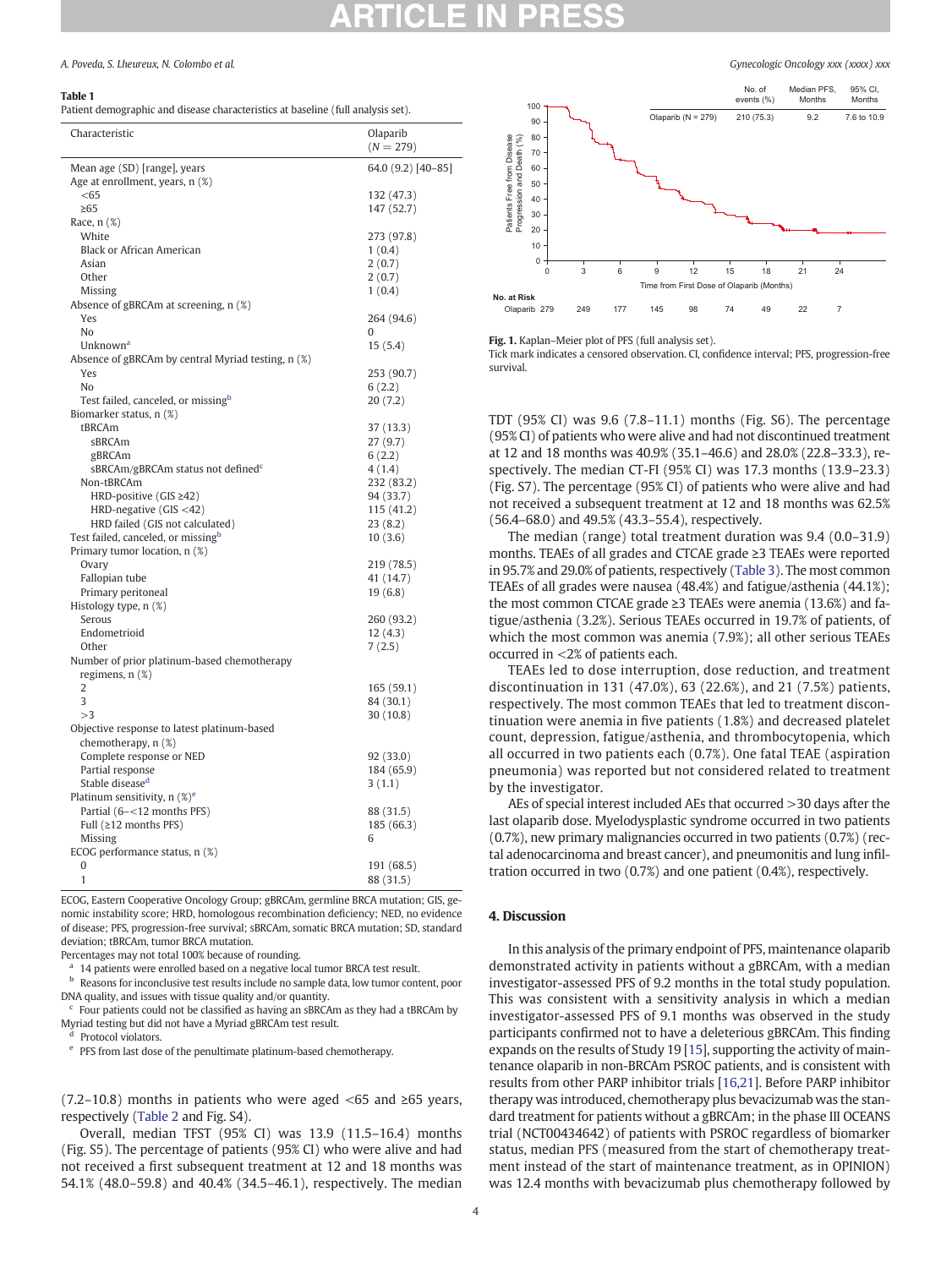#### <span id="page-4-0"></span>Table 2

PFS in key subgroups (full analysis set).

|                                                                       | No. of events<br>(%) | Median PFS,<br>months $(95\% \text{ CI})$ | PFS rate at 12 months.<br>% (95% CI) | PFS rate at 18 months,<br>% (95% CI) |
|-----------------------------------------------------------------------|----------------------|-------------------------------------------|--------------------------------------|--------------------------------------|
| Myriad HRD and BRCAm status                                           |                      |                                           |                                      |                                      |
| sBRCAm                                                                | 13/27(48.1)          | $16.4^a$ (12.8–NE)                        | 73.9 (52.9-86.6)                     | 49.3 (28.9-66.7)                     |
| HRD-positive including sBRCAm                                         | 80/121 (66.1)        | $11.1(9.2 - 14.6)$                        | 49.0 (39.7–57.7)                     | $36.3(27.6-45.1)$                    |
| HRD-positive excluding sBRCAm                                         | 67/94 (71.3)         | $9.7(8.1-13.6)$                           | 41.8 (31.6-51.7)                     | $32.5(23.1 - 42.3)$                  |
| HRD-negative                                                          | 96/115(83.5)         | $7.3(5.5-9.0)$                            | $27.0(19.1-35.6)$                    | $11.3(5.9 - 18.6)$                   |
| Number of prior platinum-based chemotherapy regimens                  |                      |                                           |                                      |                                      |
|                                                                       | 127/165 (77.0)       | $9.2(7.4 - 11.1)$                         | $40.1(32.4 - 47.6)$                  | 23.7 (17.2-30.7)                     |
| >2                                                                    | 83/114 (72.8)        | $9.0(7.2 - 10.9)$                         | $36.3(27.3 - 45.3)$                  | 25.3 (17.5-33.9)                     |
| Objective response to latest platinum-based chemotherapy <sup>b</sup> |                      |                                           |                                      |                                      |
| CR/NED                                                                | 60/92(65.2)          | $13.7(9.3-16.4)$                          | 53.0 (42.2-62.7)                     | $36.3(26.3 - 46.4)$                  |
| <b>PR</b>                                                             | 147/184 (79.9)       | $7.4(5.6-9.1)$                            | 31.2 (24.5-38.2)                     | $18.7(13.2 - 25.0)$                  |
| Age at enrollment, years                                              |                      |                                           |                                      |                                      |
| < 65                                                                  | 100/132 (75.8)       | $9.2(7.8 - 12.8)$                         | 43.3 (34.6-51.7)                     | 26.2 (18.9-34.2)                     |
| $\geq 65$                                                             | 110/147(74.8)        | $9.0(7.2 - 10.8)$                         | 34.0 (26.3-41.9)                     | $22.6(15.9 - 30.1)$                  |

BRCAm, BRCA mutation; CI, confidence interval; CR, complete response; HRD, homologous recombination deficiency; NE, not evaluable; NED, no evidence of disease; PFS, progression-free survival; PR, partial response; sBRCAm, somatic BRCA mutation.

<sup>a</sup> This median is unreliable due to the number of PFS events, with less than 50% maturity.

 $b$  Three patients were excluded from this analysis as they were protocol violators.

maintenance bevacizumab [[27](#page-6-0)]. Our finding supports the use of maintenance olaparib for patients without a gBRCAm.

As shown in Table S1, PFS for placebo groups has been reported in published studies with similar populations (Study 19, SOLO2, NOVA, and ARIEL3; median PFS 3.7–5.5 months) [\[14,16,17,23\]](#page-6-0). In each of these studies, participants had high-grade platinum-sensitive relapsed ovarian cancer, were in complete or partial response to their most recent platinum-based regimen after two or more such regimens and were randomized to receive PARP inhibitor maintenance or placebo. Although no statistical comparison was performed, when compared with these placebo groups, olaparib activity was seen across all patient subgroups in OPINION, regardless of HRD and BRCAm status, objective response to latest platinum-based chemotherapy, number of prior platinum-based chemotherapy regimens, or age at enrollment. Across the subgroups, the magnitude of benefit differed. The HRD-positive subgroups, both including and excluding sBRCAm, had longer median PFS than the HRD-negative subgroup. This is consistent with a metaanalysis of PARP inhibitors in PSROC that found that although patients with a gBRCAm or sBRCAm derived greatest benefit, the absence of



Fig. 2. Kaplan–Meier plot of PFS by Myriad HRD and BRCAm status subgroups (full analysis set).

Tick mark indicates a censored observation. BRCAm, BRCA mutation; CI, confidence interval; HRD, homologous recombination deficiency; NE, not evaluable; PFS, progression-free survival; sBRCAm, somatic BRCA mutation.

the BRCAm or HRD was not grounds for excluding patients from receiving maintenance PARP inhibitor therapy in the relapsed setting [[28](#page-6-0)]. Patients in CR to their last platinum-based therapy had longer median PFS than those in PR. However, this analysis was exploratory, and should be interpreted as such. The incrementally greater benefit in HRD-positive patients is generally consistent with other PARP inhibitor trials [[16](#page-6-0)–19]. NOVA demonstrated longer median PFS in the niraparib arm of the non-BRCAm HRD-positive subgroup (9.3 months) versus the niraparib arm of the HRD-negative subgroup (6.9 months) [\[16\]](#page-6-0); the exploratory ARIEL3 analysis showed longer median PFS in the rucaparib arm of the non-BRCAm high-percentage genome-wide LOH cohort (9.7 months) versus the rucaparib arm of the non-BRCAm lowpercentage genome-wide LOH cohort (6.7 months) [\[17](#page-6-0)]. It is important to note that genomic instability assessment based on high and low genome-wide LOH (as performed in ARIEL3) is determined with a different assay to that used in OPINION, and therefore cannot be compared directly to HRD-positive and -negative status when assessing levels of genomic instability. One-third of OPINION patients were in CR to their last platinum regimen, a proportion similar to ARIEL3 (34%), but lower than Study 19 (42%), SOLO2 (46%), and NOVA (50–51%) [\[14,16,17](#page-6-0),[23\]](#page-6-0).

The key secondary endpoints of TFST and TDT supported the overall PFS outcome, with medians of 13.9 and 9.6 months, respectively. The

| Table 3                                                     |  |  |
|-------------------------------------------------------------|--|--|
| Summary of TEAEs in ≥10% of patients (safety analysis set). |  |  |

| <b>TEAE</b>                   | All grades, $n$ (%) <sup>a</sup><br>$(N = 279)$ | CTCAE grade $\geq 3$ , n $(\%)^a$<br>$(N = 279)$ |
|-------------------------------|-------------------------------------------------|--------------------------------------------------|
| Any                           | 267 (95.7)                                      | 81 (29.0)                                        |
| Nausea                        | 135 (48.4)                                      | 1(0.4)                                           |
| Fatigue/asthenia <sup>b</sup> | 123 (44.1)                                      | 9(3.2)                                           |
| Anemia <sup>b</sup>           | 109 (39.1)                                      | 38 (13.6)                                        |
| Vomiting                      | 45(16.1)                                        | 3(1.1)                                           |
| Neutropenia <sup>b</sup>      | 44 (15.8)                                       | 5(1.8)                                           |
| Dysgeusia                     | 39(14.0)                                        | $\Omega$                                         |
| Diarrhea                      | 40 (14.3)                                       | $\Omega$                                         |
| Thrombocytopenia <sup>b</sup> | 35(12.5)                                        | 6(2.2)                                           |
| Abdominal pain                | 36(12.9)                                        | $\Omega$                                         |
| Decreased appetite            | 32(11.5)                                        | 0                                                |
| Cough                         | 29 (10.4)                                       | 0                                                |
|                               |                                                 |                                                  |

CTCAE, Common Terminology Criteria for Adverse Events; TEAE, treatment-emergent adverse event.

The TEAEs were graded using CTCAE version 5.0 and coded to preferred terms using the Medical Dictionary for Regulatory Activities version 23.1.

<sup>a</sup> TEAEs  $(n, \mathcal{X})$  are presented at the patient level.

Grouped term.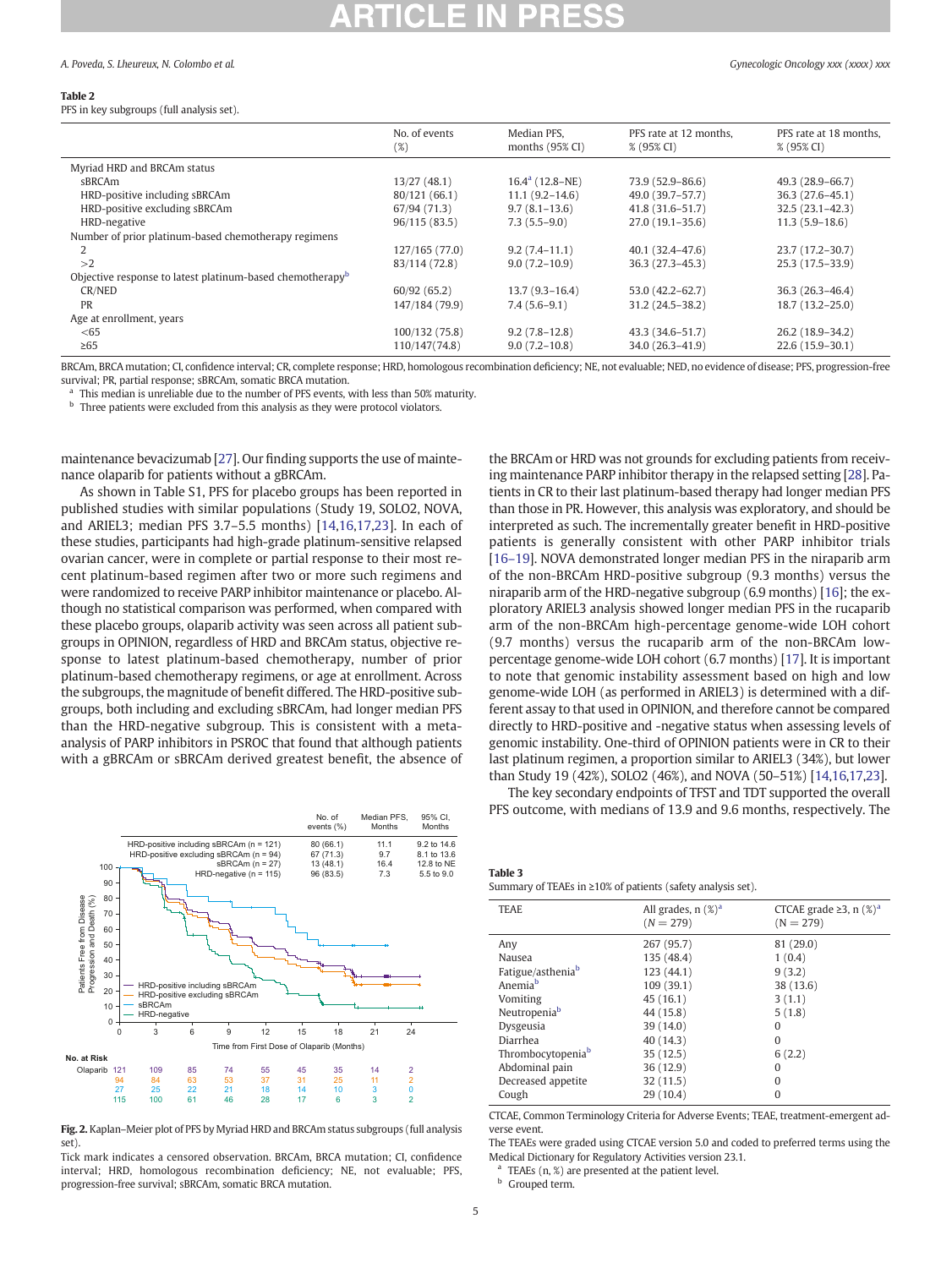#### <span id="page-5-0"></span>A. Poveda, S. Lheureux, N. Colombo et al.  $Gy_1x_2$  and  $Gy_2$  and  $Gy_3$  are  $Gy_1$  and  $Gy_2$  are  $Gy_3$  and  $Gy_1$  are  $Gy_2$  and  $Gy_3$   $\ldots$   $Gy_n$  are  $Gy_1$   $\ldots$   $Gy_n$   $\ldots$   $Gy_n$   $\ldots$   $Gy_n$   $\ldots$   $Gy_n$   $\ldots$   $Gy_n$

TFST result is consistent with the median TFST (12.9 months in the olaparib arm) of the non-BRCAm subgroup in Study 19 [[15\]](#page-6-0). In OPINION, patients could continue olaparib beyond progression as long as, in the investigator's opinion, they were receiving clinical benefit; the comparable TDT rate at 18 months (28.0%) and percentage of patients who were progression-free at 18 months (24.3%) suggest that all patients on treatment were receiving PFS benefit.

Analyses with over 5 years of follow-up in Study 19 and SOLO2 have demonstrated clinically meaningful long-term benefit of olaparib in patients with PSROC. In the SOLO2 final analysis, maintenance olaparib improved median overall survival by 12.9 months over placebo ( $P =$ 0.054) in gBRCAm PSROC patients, with 22% of patients receiving olaparib for ≥5 years [[13\]](#page-6-0). Moreover, in Study 19, 12% of patients without a BRCA mutation were still receiving olaparib after ≥5 years [\[12](#page-6-0)]. At OPINION's primary DCO, overall survival data were immature (85 deaths; 30.5% maturity); this will be assessed at the final analysis to show the effect of maintenance olaparib on overall survival in PSROC patients without a gBRCAm.

The safety profile of maintenance olaparib tablets in this analysis was generally consistent with that reported previously [[14,18,29](#page-6-0)]. There was a low treatment-discontinuation rate (7.5%) due to TEAEs at a median total treatment duration of 9.4 months. At the time of the primary analysis, in SOLO2, TEAEs led to a treatment-discontinuation rate of 11% in the olaparib group at a median total treatment duration of 19.4 months [\[14\]](#page-6-0). The treatment discontinuation rate due to TEAEs was slightly lower in OPINION; however, there was a longer treatment duration in SOLO2.

A limitation of OPINION is the lack of a placebo comparator group, making it difficult to determine the magnitude of PFS benefit that olaparib provides in patients without a gBRCAm. The single-arm design of OPINION was based on previous trial results demonstrating PFS benefits of PARP inhibitors in non-BRCAm PSROC patients [[15](#page-6-0)–17,[23](#page-6-0)]. PARP inhibitor trials in PSROC have shown consistent PFS outcomes indicative of rapid disease progression in patients with or without a BRCAm who received placebo. Given the expectation that olaparib would benefit patients without a gBRCAm, a placebo control was not considered appropriate.

The OPINION study is the largest dataset to demonstrate activity of maintenance olaparib in a population without a gBRCAm, in the context of PSROC. In this primary analysis of the study, benefit was observed across all patient subgroups when viewed alongside historical placebo data. Although there was greater magnitude of effect in HRD-positive, both including and excluding sBRCAm, versus HRD-negative patients, the benefit in HRD-negative patients suggests that PARP inhibitors should be considered as a standard of care following response to platinum-based chemotherapy, irrespective of BRCAm or HRD status.

#### Acknowledgments

This study was funded by AstraZeneca and is part of an alliance between AstraZeneca and Merck Sharp & Dohme Corp., a subsidiary of Merck & Co., Inc., Kenilworth, NJ, USA. We thank all the women who participated in this study, their families, and the investigators (principal investigators are listed in the Data Supplement). Medical writing assistance was provided by Celine Goh, MBBS, and Rachel Dodd, PhD, from Cence, funded by AstraZeneca and Merck Sharp & Dohme Corp., a subsidiary of Merck & Co., Inc., Kenilworth, NJ, USA.

#### Author contributions

Conception and design: Christopher Blakeley and Richard Davidson. Provision of study material or patients: All authors. Collection and assembly of data: All authors.

Data analysis and interpretation: All authors.

Manuscript writing: All authors.

Final approval of manuscript: All authors.

Accountable for all aspects of the work: All authors.

### Prior presentation

Results from the primary analysis of the OPINION study were presented as a poster at the 2021 American Society of Clinical Oncology Annual Meeting.

### Data availability statement

Data underlying the findings described in this manuscript may be obtained in accordance with AstraZeneca's data-sharing policy described at [https://astrazenecagrouptrials.pharmacm.com/ST/](https://astrazenecagrouptrials.pharmacm.com/ST/Submission/Disclosure) [Submission/Disclosure](https://astrazenecagrouptrials.pharmacm.com/ST/Submission/Disclosure).

### Authors' disclosures of potential conflicts of interest

A. Poveda: Consulting/advisory role: AstraZeneca, Clovis Oncology, GlaxoSmithKline; Travel/other expenses: AstraZeneca.

S. Lheureux: Consulting/advisory role: AstraZeneca, Eisai, GlaxoSmithKline, Merck, Novocure; Honoraria: AstraZeneca, Eisai, GlaxoSmithKline; Research funding (inst): AstraZeneca, GlaxoSmithKline, Merck, Regeneron, Repare, Roche.

N. Colombo: Consulting/advisory role: AstraZeneca, BioCad, Clovis Oncology, Eisai, GlaxoSmithKline, Immunogen, Mersana, MSD/Merck, Oncxerna, Pfizer, PharmaMar, Roche, Takeda, Tesaro; Honoraria: Amgen, AstraZeneca, Clovis Oncology, GlaxoSmithKline, MSD/Merck, Norvartis, Tesaro.

D. Cibula: Nothing to disclose.

K. Lindemann: Research funding (inst): GlaxoSmithKline; Consulting/advisory role (inst): AstraZeneca, Eisai, GlaxoSmithKline.

J. Weberpals: Research funding: AstraZeneca.

M. Bjurberg: Nothing to disclose.

A. Oaknin: Nothing to disclose.

M. Sikorska: Nothing to disclose.

A. González-Martín: Consulting/advisory role: Alkermes, Amgen, AstraZeneca, Clovis Oncology, Genmab, GlaxoSmithKline/Tesaro, ImmunoGen, Mersana, MSD, Oncoinvent, Pharmamar, Roche, Sotio, Takeda; Honoraria/speakers' bureau: AstraZeneca, Clovis Oncology, GlaxoSmithKline, MSD, Roche; Leadership: GEICO (Chairman), ENGOT (Chairman 2018 to 2020); Research funding: GlaxoSmithKline/Tesaro, Roche; Travel/other expenses: AstraZeneca, GlaxoSmithKline/Tesaro, MSD, Pharmamar, Roche.

R. Madry: Consulting/advisory role: AstraZeneca, GlaxoSmithKline, Roche; Speakers' bureau: AstraZeneca, GlaxoSmithKline, Roche; Travel/other expenses: AstraZeneca, Roche; Receipt of materials or services (inst): AstraZeneca, Roche.

M.J. Rubio Pérez: Nothing to disclose.

J. Ledermann: Research funding (inst): AstraZeneca and Merck/ MSD; Honoraria: AstraZeneca, Clovis Oncology, Eisai, GlaxoSmithKline, MSD, Pfizer; Advisory boards: AstraZeneca, Clovis Oncology, Eisai, GlaxoSmithKline, MSD, Pfizer, Regeneron; Leadership roles: ESGO (Vice President), ESMO (Editor, Gynaecological Clinical Practice Guidelines).

R. Davidson, C. Blakeley, A. Barnicle: Employment and/or stock ownership: AstraZeneca.

J. Bennett: Consulting/advisory role: AstraZeneca.

E. Škof: Nothing to disclose.

#### Appendix A. Supplementary data

Supplementary data to this article can be found online at [https://doi.](https://doi.org/10.1016/j.ygyno.2021.12.025) [org/10.1016/j.ygyno.2021.12.025.](https://doi.org/10.1016/j.ygyno.2021.12.025)

#### References

<sup>[1]</sup> [A. Gadducci, V. Guarneri, F.A. Peccatori, et al., Current strategies for the targeted](http://refhub.elsevier.com/S0090-8258(21)01693-0/rf0005) [treatment of high-grade serous epithelial ovarian cancer and relevance of BRCA mu](http://refhub.elsevier.com/S0090-8258(21)01693-0/rf0005)[tational status, J Ovarian Res. 12 \(1\) \(2019\) 9](http://refhub.elsevier.com/S0090-8258(21)01693-0/rf0005).